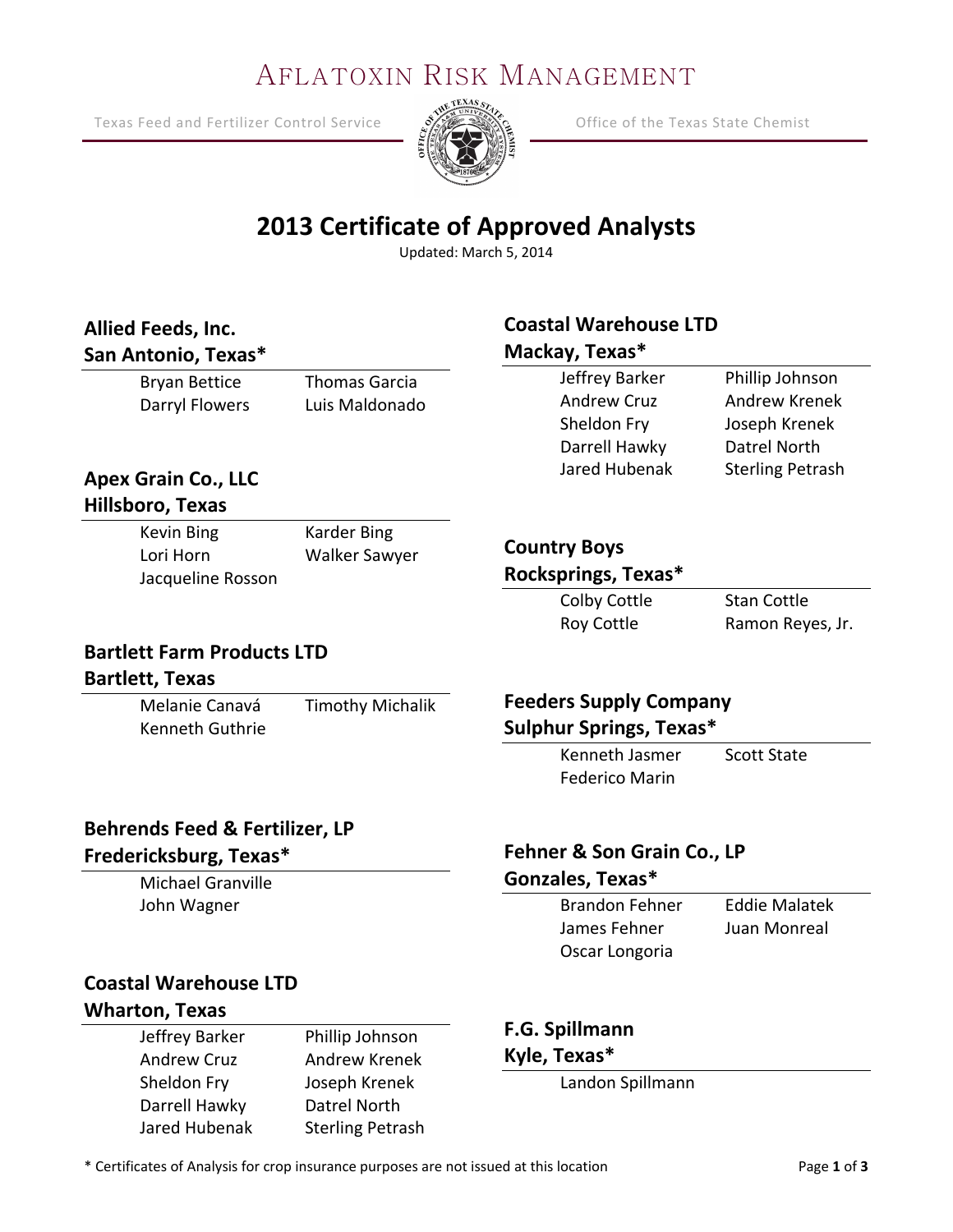#### **Granger Farm Products LTD Granger, Texas**

Russell Bartek Melanie Canavá

Timothy Michalik Kevin Pitts

#### **Hungerford Grain (Div. of Coastal Warehouse, LTD) Hungerford, Texas**

| Crystal Goodman | <b>Ethan Russell</b> |
|-----------------|----------------------|
| Dereck Jackson  | Kenneth Wittig       |
| Sarah Krenek    |                      |

#### **Nine Point Grain (Div of Coastal Warehouse, LTD) El Campo, Texas\***

Percy English Andrew Kinder Ethan Kinder Hector Pedroza

Hector Pedroza, Jr. Ty Priesmeyer Ty Pustejovsky

#### **Northeast Texas Farmers Cooperative Sulphur Springs, Texas\***

Kevin Campbell Gary Friddle Irene Hansen

David Holt Charlotte MacInnes

#### **Itasca Co-Operative Grain Co.**

#### **Itasca, Texas**

**Lubianski Grain Co. St. Hedwig, Texas\*** Clay Gandy Craig Lubianski

| Allen Hollub  | Lauren Wohleb         |
|---------------|-----------------------|
| Dylan Schuman | <b>Anthony Willis</b> |

#### **Producers Cooperative Association**

| Bryan, Texas         |                   |
|----------------------|-------------------|
| <b>Abbey Cupples</b> | Joshua Ryczek     |
| Kevin Kovar          | <b>Dusty Sugg</b> |
| Everette Lowe        | Amanda Vincent    |
| Kaitlin Porter       |                   |

# **Producers Cooperative Marketing Association\***

#### **New Braunfels, Texas**

Jason Bloch Kevin Kreusler Bradley Reiley

#### **Reus Grain, LP Hondo, Texas\***

Kaitlyn Pettibon Brian Reus Mark Reus

# **Muennink Grain**

## **La Coste, Texas**

Mary Migl Craig Muennink

Kyle Muennink Sarah Muennink

Kevin Lubianski Jeff Noblitt

#### **Mumme's Inc. Hondo & Rio Medina, Texas**

Rudy Botello Erick Meyer

Russell Meyer Morgan Weber